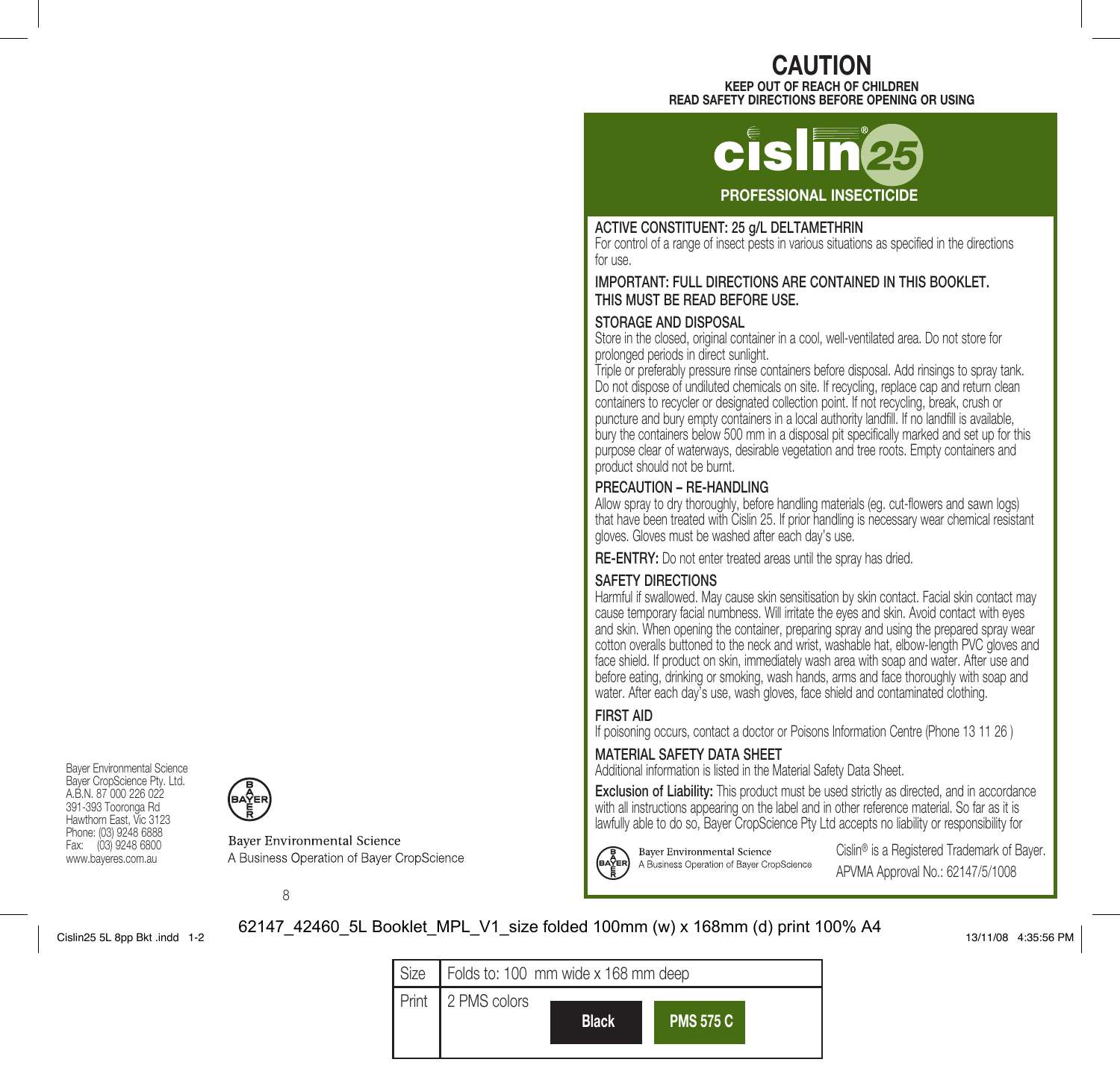# DIRECTIONS FOR USE

RESTRAINT: DO NOT apply spray treatment outdoors, if rain is imminent.

| <b>SITUATION</b>                                                                                                                                                                       | <b>PEST</b>              | RATE                                    | <b>CRITICAL COMMENTS</b>                                                                                                                                                                                                                                                                                                                                                                                                                                                                                                                                                                                                                                                          |
|----------------------------------------------------------------------------------------------------------------------------------------------------------------------------------------|--------------------------|-----------------------------------------|-----------------------------------------------------------------------------------------------------------------------------------------------------------------------------------------------------------------------------------------------------------------------------------------------------------------------------------------------------------------------------------------------------------------------------------------------------------------------------------------------------------------------------------------------------------------------------------------------------------------------------------------------------------------------------------|
| Domestic, commercial,<br>industrial and public buildings:<br>- includina                                                                                                               |                          | 30 - 60 mL/ 100 sq<br>metres of surface | The target deposition rate is 0.3 - 0.6 mL of Cislin 25 (equivalent to 7.5 -15 mg of<br>deltamethrin) per square metre of surface. Use the higher rate when pest pressure is<br>high or conditions warrant it.                                                                                                                                                                                                                                                                                                                                                                                                                                                                    |
| food processing establishments,<br>shops,<br>factories.<br>ships,<br>offices.<br>schools.<br>storerooms.<br>hospitals,<br>barracks.<br>private houses<br>and external areas associated |                          |                                         | Best-Practice Recommendation:<br>Estimate area of surface which needs to be treated<br>• Calibrate spray equipment to identify mixed volume necessary to achieve coverage<br>of target area<br>• Measure out required volume of Cislin 25 and mix according to General Instructions<br>below.<br>As a quide:<br>For use on non-porous surfaces; dilute with up to $5 \, L$ of water and apply as a coarse spray<br>per 100 m <sup>2</sup> , not exceeding the point of run-off.<br>For use on porous surfaces or for use through power equipment; dilute with up to $10 \, \text{L}$ of<br>water and apply per 100 m <sup>2</sup> of surface, not exceeding the point of run-off. |
| with such establishments.                                                                                                                                                              | Cockroaches              |                                         | Conduct a thorough inspection and apply to known and potential cockroach harbourages.<br>A barrier application around areas where cockroach infestations may be originating is also<br>suggested.                                                                                                                                                                                                                                                                                                                                                                                                                                                                                 |
|                                                                                                                                                                                        |                          |                                         | Where application of a spray is not suitable it is recommended that a suitably registered gel<br>such as Maxforce® Gold, Maxforce White or Maxforce Prime Cockroach Gel be applied as<br>per the registered label on those products.                                                                                                                                                                                                                                                                                                                                                                                                                                              |
|                                                                                                                                                                                        | Web-spinning Spiders     |                                         | Spray spiders, their webbing and areas where spiders may hide directly. It is recommended<br>that webbing is left in place for a few days after application to optimise efficacy.                                                                                                                                                                                                                                                                                                                                                                                                                                                                                                 |
|                                                                                                                                                                                        | Non-web spinning spiders |                                         | Sorav areas where spiders are known to occur.                                                                                                                                                                                                                                                                                                                                                                                                                                                                                                                                                                                                                                     |
|                                                                                                                                                                                        | Bed-bugs                 |                                         | Apply to the bed-frame and walls, cracks, crevices and skirting boards in the vicinity of the<br>bed. May also be applied to the edges and seams of the mattress but do not treat the flat<br>surfaces which people sleep on.                                                                                                                                                                                                                                                                                                                                                                                                                                                     |
|                                                                                                                                                                                        | Ants                     |                                         | Where possible locate the nest and spray directly into nest entrances. Penetration of<br>insecticide can be assisted by pre-wetting sandy and porous soils with water.<br>A thorough soaking treatment with insecticide mixture is required to destroy the nest.                                                                                                                                                                                                                                                                                                                                                                                                                  |
|                                                                                                                                                                                        |                          |                                         | In situations where the nest cannot be located then baiting with a suitably registered product<br>(e.g. Maxforce Liquid Ant Bait, Maxforce Granular Insect Bait) is the control method of<br>choice. Alternatively infested areas can be sprayed with this product.                                                                                                                                                                                                                                                                                                                                                                                                               |
|                                                                                                                                                                                        | Fleas                    |                                         | Clean and vacuum infested areas and dispose of dust collected in the garbage in a sealed<br>plastic bag. Lightly spray infested areas concentrating on areas under furniture etc. Treat pets<br>with a suitably registered flea control product. The use of an Insect Growth Regulator (such as<br>Starycide®) is considered a useful supplementary treatment for flea control.<br>See also the note on application to carpets below.                                                                                                                                                                                                                                             |
|                                                                                                                                                                                        | Silverfish               |                                         | Direct spray to areas of potential infestation e.g. under skirting boards and furniture<br>where dark conditions may favour silverfish populations.                                                                                                                                                                                                                                                                                                                                                                                                                                                                                                                               |

2  $\sim$  3

Cislin25 5L 8pp Bkt .indd 3-4 13/11/08 4:35:56 PM 62147\_42460\_5L Booklet\_MPL\_V1\_size folded 100mm (w) x 168mm (d) print 100% A4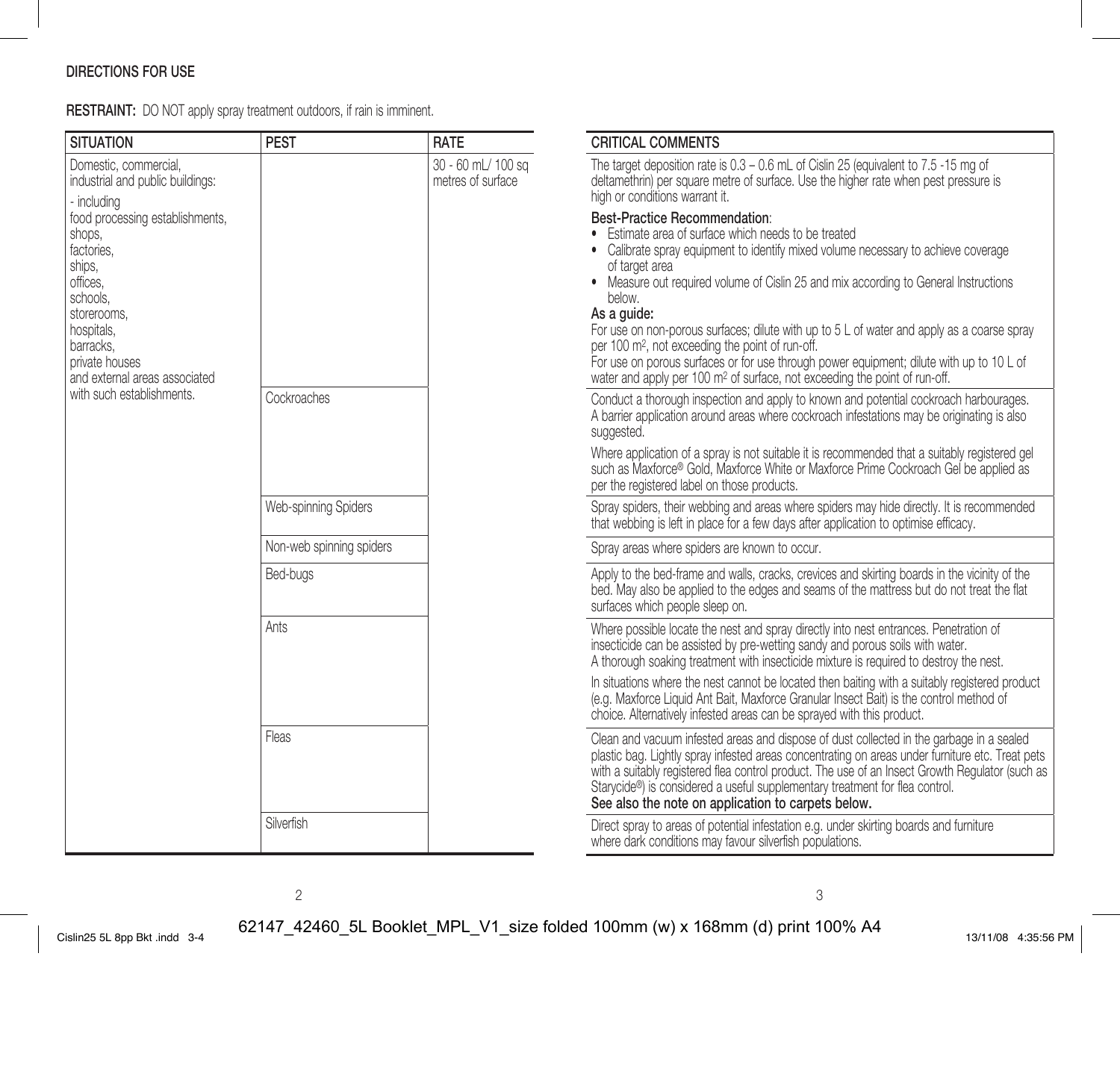# DIRECTIONS FOR USE (continued)

| <b>SITUATION</b>                                                                                                      | <b>PEST</b>                                                  | <b>RATE</b>                                              |  |
|-----------------------------------------------------------------------------------------------------------------------|--------------------------------------------------------------|----------------------------------------------------------|--|
| Domestic, commercial,<br>industrial and public buildings:<br>- including                                              | Carpet beetles                                               | 30 - 60 mL/ 100 sq<br>metres of surface                  |  |
| food processing establishments,<br>shops.                                                                             | Clothes moths                                                |                                                          |  |
| factories.<br>ships,<br>offices,<br>schools,                                                                          | <b>Bird mites</b>                                            |                                                          |  |
| storerooms,<br>hospitals,<br>barracks,<br>private houses<br>and external areas associated<br>with such establishments | Mosquitoes and<br>Houseflies                                 | 30 mL per 100 sq<br>metres of surface                    |  |
|                                                                                                                       | Stored product insect pests                                  |                                                          |  |
| Mosquito Bed-net treatment                                                                                            | Mosquitoes and sandflies                                     | (Synthetic mosquito net)<br>16 mL in 0.5 litres of water |  |
|                                                                                                                       |                                                              | (Cotton mosquito net)<br>16 mL in 2 litres of water      |  |
| Cut-flowers for export                                                                                                | Quarantine pests                                             | 100 mL per<br>100 L water                                |  |
| For short term protection of<br>freshly felled pine logs prior to<br>debarking                                        | Five-spined bark beetle<br>(lps grandicollis)                | 40 mL in 10 L water                                      |  |
| For short term protection of<br>freshly felled logs, poles, posts<br>and sawn timber including in situ<br>timbers     | Beetle family<br>Anobiidae.<br>Beetle family<br>Bostrychidae |                                                          |  |

NOT TO BE USED FOR ANY PURPOSE, OR IN ANY MANNER, CONTRARY TO THIS LABEL UNLESS AUTHORISED UNDER APPROPRIATE LEGISLATION

| ۰. |
|----|
|----|

Cislin25 5L 8pp Bkt .indd 5-6 62147\_42460\_5L Booklet\_MPL\_V1\_size folded 100mm (w) x 168mm (d) print 100% A4 13/11/08 4:35:56 PM

| <b>CRITICAL COMMENTS</b>                                                                                                                                                                                                                                                                                                                                                                                                                                                                                                                                                                                                                                                                                            |
|---------------------------------------------------------------------------------------------------------------------------------------------------------------------------------------------------------------------------------------------------------------------------------------------------------------------------------------------------------------------------------------------------------------------------------------------------------------------------------------------------------------------------------------------------------------------------------------------------------------------------------------------------------------------------------------------------------------------|
| Apply to infested carpets particularly in areas of little or no traffic and underneath<br>windows where adult beetles may be entering the building.                                                                                                                                                                                                                                                                                                                                                                                                                                                                                                                                                                 |
| See also the note on application to carpets below.                                                                                                                                                                                                                                                                                                                                                                                                                                                                                                                                                                                                                                                                  |
| Spray surfaces in areas where clothes are stored. DO NOT spray the clothes<br>themselves.                                                                                                                                                                                                                                                                                                                                                                                                                                                                                                                                                                                                                           |
| Treat infested areas. Inspect roof voids and remove any old bird nest material.<br>A suitably registered dust product such as Coopex® Insecticidal Dusting Powder is<br>recommended for treatment of roof void areas.                                                                                                                                                                                                                                                                                                                                                                                                                                                                                               |
| Spray surfaces where flies and mosquitoes are known to come to rest.<br>Flies – include external surfaces that are exposed to the morning sun.<br>Mosquitoes - spray walls, awnings, fences and vegetated areas in proximity to<br>buildings.<br>Note: The perception of the level of control of flying insects achieved within any given<br>area treated with a residual surface spray will be affected by the extent of in-migration<br>of individuals from external (un-treated) areas. A residual surface spray will only control<br>those insects that alight on the treated surfaces and therefore complete elimination of<br>flying insects from the treated area should not necessarily always be expected. |
| The use of this product in the control of stored product pests should be considered part<br>of an integrated strategy to prevent development of insect populations. Best results will<br>be obtained where good hygiene is maintained. Infested areas should be cleaned prior<br>to application and regularly cleaned thereafter to reduce food sources for pests.<br>When treating for beetle pests pay special attention to sheltered areas such as cracks<br>and crevices, under furniture and equipment, floors, walls and shelves. Adult moths<br>can be controlled by applying this product to walls and surfaces where the flying adult<br>moths come to rest.                                               |
| Note that the amount of Cislin 25 adsorbed onto the fabric will depend largely on the material<br>to be treated. These rates are specific to these net materials - other materials may have<br>different rates of absorption and this will affect the dose obtained.<br>The nominal target dose for these rates is 1 mL of Cislin 25 (equivalent to 25 mg of<br>deltamethrin) per m <sup>2</sup> of net.                                                                                                                                                                                                                                                                                                            |
| Flowers must be totally submerged in the diluted product for not less than 1 minute and then<br>left to dry naturally for 2 hours                                                                                                                                                                                                                                                                                                                                                                                                                                                                                                                                                                                   |

Apply through knapsack or power sprayer at the rate of 10 L per 100 m<sup>2</sup> of surface area. NB - for best results apply promptly after felling or sawing operations.

 $4 \overline{5}$